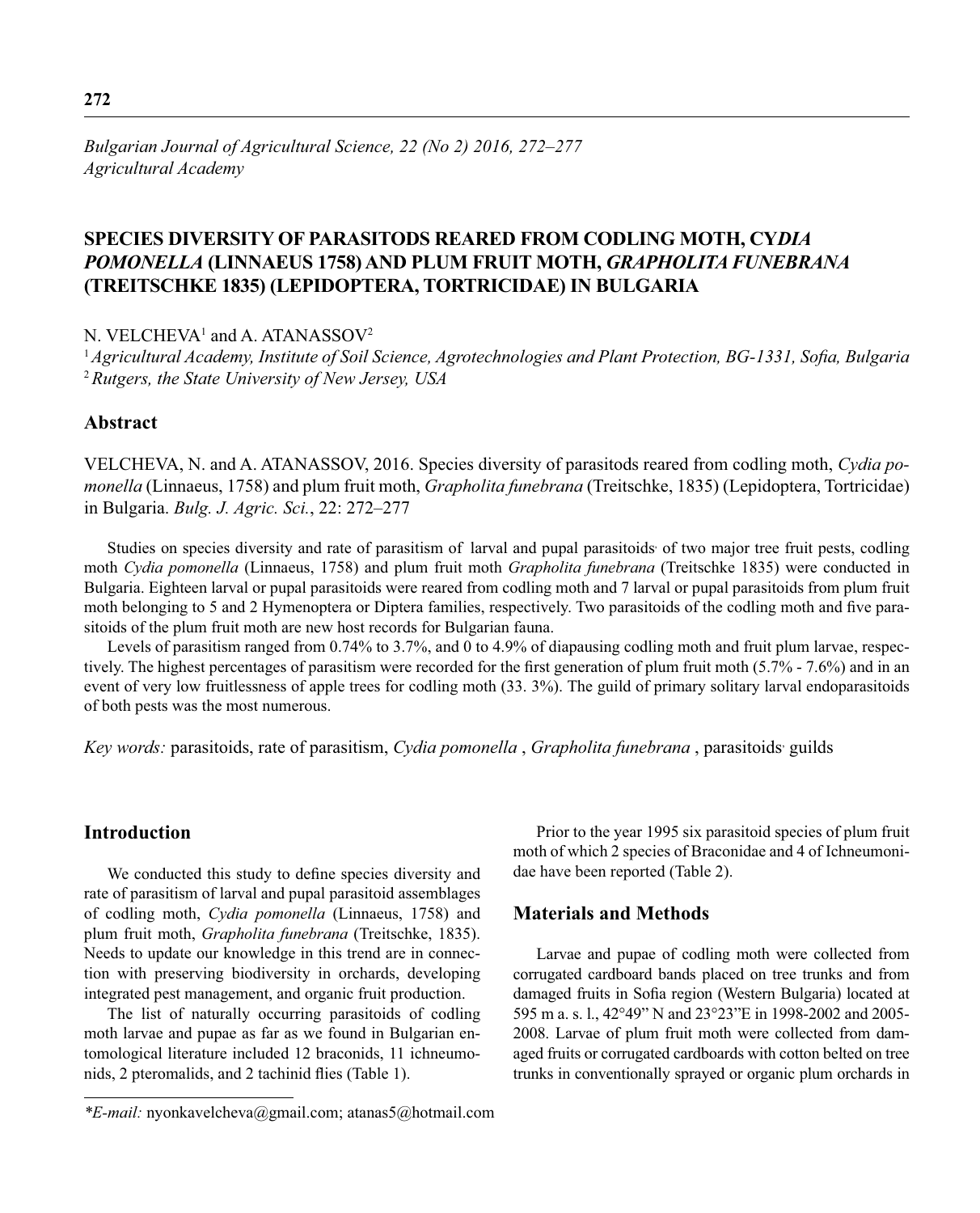# **Table 1**

| Family        | Species                                  | Author $(s)$            |
|---------------|------------------------------------------|-------------------------|
| Braconidae    | Cremnops desertor (Linnaeus 1758)        | Atanassov, Slavov, 1978 |
|               | Bassus rufipes (Nees 1812)               | Balevski et al., 1958   |
|               | Ascogaster quadridentana (Wesmael 1835)  | Balevski et al., 1958   |
|               | Ascogaster rufipes (Latreille 1809)      | Balevski et al., 1958   |
|               | Chelonus starki (Telenga 1953)           | Ivanov, Slavov, 1976    |
|               | Macrocentrus thoracicus (Nees 1811)      | (Balevski, 1995)        |
|               | Macrocentrus marginator (Nees 1811)      | Atanassov, Slavov, 1978 |
|               | Apanteles emarginatus (Nees 1834)        | Atanassov, Slavov, 1978 |
|               | Apanteles sodalis (Haliday 1834)         | Atanassov, Slavov, 1978 |
|               | Microgaster meridiana (Haliday 1834)     | Peeva et al., 2009      |
|               | Aleiodes bicolor (Spinola 1808)          | Peeva et al., 2009      |
|               | Rhyssalus pomonellae (Atanasov 1996)     | Atanasov, 1996          |
| Ichneumonidae | Itoplectis maculator (Fabricius 1775)    | Atanassov, 1978         |
|               | Pimpla rufipes (Miller 1759)             | Atanassov, 1978         |
|               | instigator Fabricius 1793                |                         |
|               | Pimpla spuria Gravenhorst 1829           | Atanassov, 1978         |
|               | Pimpla turionellae Linnaeus 1758         | Atanassov, 1978         |
|               | Pimpla arcadica (Kasparyan 1973)         | Kolarov, 1997           |
|               | Liotryphon caudatus (Ratzeburg 1848)     | Atanassov, 1978         |
|               | Liotryphon punctulatus (Ratzeburg 1848)  | Atanassov, 1978         |
|               | Ephialtus extensor                       | Balevski et al., 1958   |
|               | Phygadeuon varicornis (Gravenhorst 1829) | Atanasov, 1981          |
|               | Hemiteles bipunctator (Thunberg 1824)    | Atanassov, 1978         |
|               | Pristomerus vulnerator (Panzer 1799)     | Atanassov, 1978         |
|               | Trichomma enecator (Rossi 1790)          | Balevski, 1976          |
| Pteromalidae  | Dibrachys affinis (Masi 1907)            | Ivanov, Slavov, 1976    |
|               | Dibrachys microgastri (Bouché 1834)      | Ivanov, Slavov, 1976    |
|               | boucheanus Ratzeburg 1844                |                         |
|               | zelleri Ratzeburg 1844                   |                         |
|               | cavus Walker 1835                        |                         |
|               | vesparum Ratzeburg 1852                  |                         |
|               | clisiocampae Fitch 1856                  |                         |
|               | boarmiae Walker 1863                     |                         |
|               | elegans Szelenyi 1981                    |                         |
| Tachinidae    | Elodia morio (Fallen 1820)               | Balevski et al., 1958   |
|               | Exorista fasciata (Fallen 1820)          | Velcheva et al., 2012   |

### **List of larval and pupal parasitoids of** *Cydia pomonella* **Linnaeus 1758 reported in Bulgaria before 2012**

# **Table 2**

### **List of larval and pupal parasitoids of** *Grapholita funebrana* **(Treitschke 1835) reported in Bulgaria before 1995**

| Family        | <b>Species</b>                                                          | Autor(s)        |
|---------------|-------------------------------------------------------------------------|-----------------|
| Braconidae    | Ascogaster quadridentana (Wesmael 1835)                                 | Tosheva, 1960   |
|               | <i>Apanteles laspeyresiellus</i> (Papp 1972)                            | Balevski, 1995  |
| Ichneumonidae | Lissonota carbonaria Holmgren 1860 (=Lissonota artemisiae Ischek)       | Tosheva, 1960   |
|               | Enytus apostatus (Gravenhorst 1829)                                     | Tosheva, 1960   |
|               | (=Enytus exarelatus Ratzeburg 1852, Angitia (Dioctes) exareolata Ratz.) |                 |
|               | Liotryphon punctulatus (Ratzeburg 1848)                                 | Atanassov, 1986 |
|               | (=Ephialtus extensor Taschenberg 1863)                                  | Tosheva, 1960   |
|               | Ephialtes nov. sp.                                                      | Tosheva, 1960   |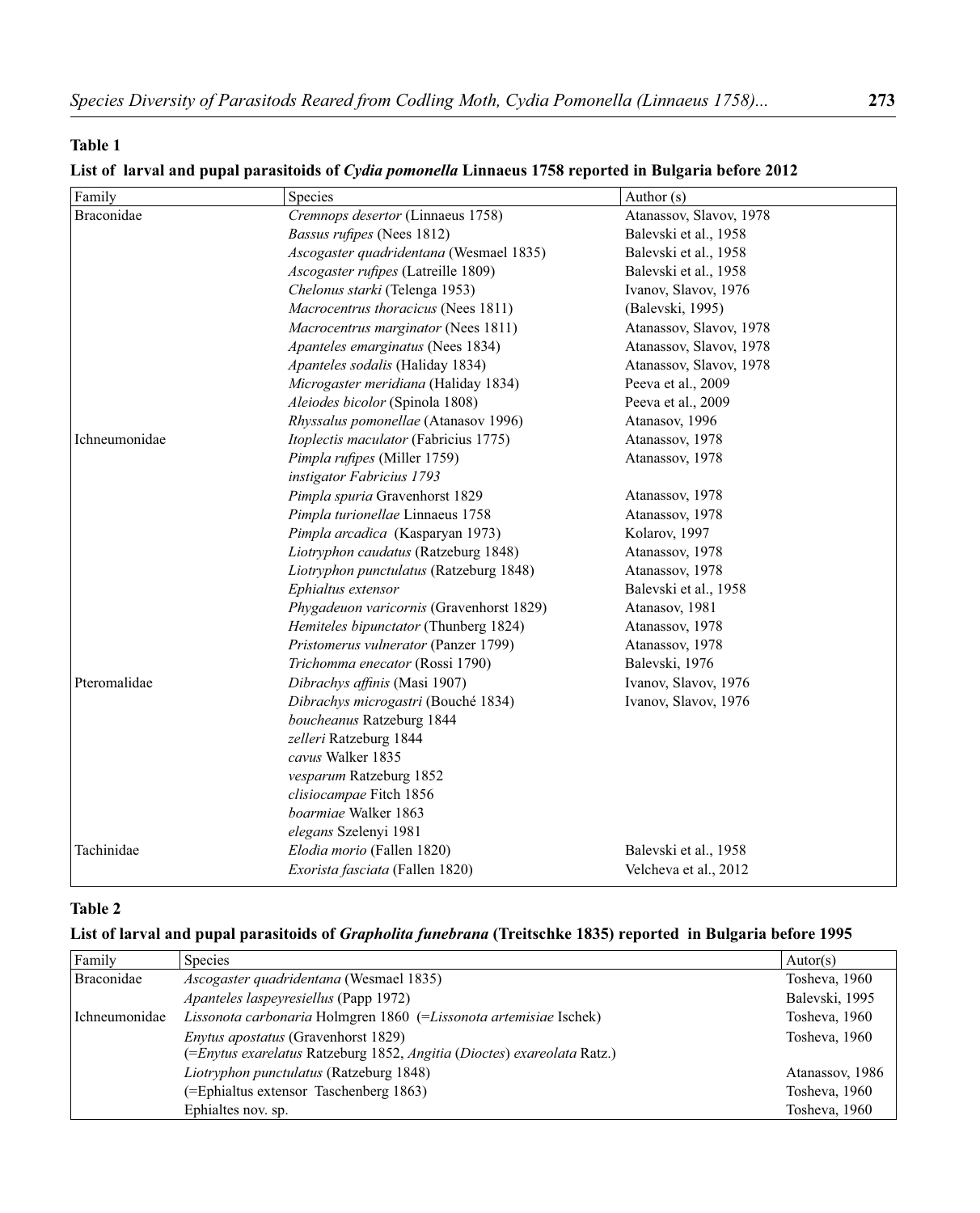experimental orchards of Agricultural University, near Plovdiv (Central Southern Bulgaria) at 160 m a. s. l., 42°9" N and 24°45"E in 2006-2009. Insufficient numbers of plum fruit moth larvae or pupae were collected in an abandoned plum orchard in Sofia region (Velcheva et al., 2010) due to irregular fruitfulness caused by winter or spring frost injury, lack of pruning and spray program.

Damaged plum fruits with larvae in were held in wooden boxes with netting lids under laboratory conditions. Rolls of cotton and corrugated cardboards were placed over fruits to

facilitate pupation. In cases of doubt for the pest, fruits were held individually in plastic cups. Emergence of parasitoids or pests, moths were checked up on daily basis. Bands with diapausing larvae of codling moth, and plum fruit moth were kept in rooms at t of 0°C to 5°C and moistened regularly.

Emerged parasitoid species were determined following keys of Kasparyn et al. (1981) and Tobias et al. (1986). The taxonomic status and nomenclature of parasitoids follow the European fauna catalogue (http://www.faunaeur.org).

Terminology of parasitoid guilds follows Mills (1992).

| Family        | Species (guild, emergence, distribution*, note when applicable)                                                                                                                                                                                                                                                                                            |
|---------------|------------------------------------------------------------------------------------------------------------------------------------------------------------------------------------------------------------------------------------------------------------------------------------------------------------------------------------------------------------|
| Braconidae    | 1. Ascogaster quadridentata (Wesmael 1835) solitary egg-larval endoparasitoid, emerged at                                                                                                                                                                                                                                                                  |
|               | beginning of May to the end of August. Europe, Afro-tropical region, Neotropical region, Oriental                                                                                                                                                                                                                                                          |
|               | region, introduced into North America.                                                                                                                                                                                                                                                                                                                     |
|               | 2. ** Ascogaster rufidens (Wesmael 1835) solitary, egg-larval parasitoid, emerged in second half of June. Europe.<br>Develops 2-3 generations in year (Zerova et al., 1989).                                                                                                                                                                               |
|               | 3. Macrocentrus thoracicus (Nees1811) primary, solitary larval endoparasitoid, emerged second decade of Mai-first<br>decade of June. Palaearctic, Nearctic region, Oriental region.                                                                                                                                                                        |
|               | 4. ** Apanteles corvinus (Reinhard 1880) primary, solitary larval endoparasitoid, emerged first decade of May. Eu-<br>rope, Caucasus, Canada.                                                                                                                                                                                                              |
|               | 5. Apanteles sodalis Haliday 1834 (=Apanteles ater (Ratzeburg, 1852) primary, gregarious larval endoparasitoid,<br>emerged end of May. Palearctic.                                                                                                                                                                                                         |
|               | 6. Apanteles emarginatus (Nees 1834) primary solitary larval endoparasitoid. emereged in August. Europe, Az-<br>arbaidzhan, Turkey.                                                                                                                                                                                                                        |
|               | 7. Bassus rufipes (Nees 1812) primary, solitary larval endoparasitoid emerged end of May - June, July to the begin-<br>ning of August. Europa, Asia. Introduced in California.                                                                                                                                                                             |
| Ichneumonidae | 8. Pimpla spuria (Gravenhorst 1829) primary solitary pupal endoparasitoid, rare secondary, emerged second half of<br>May and August. Europe, Near East, North Africa, Oriental region, Sofia and Plovdiv region.                                                                                                                                           |
|               | 9. Pimpla turionellae (Linnaeus 1758): primary, solitary, pupal endoparasitoid, emerged end of May- June, August.<br>Europe, Nearctic region, North Africa, Oriental region.                                                                                                                                                                               |
|               | 10. Liotryphon caudatus (Ratzeburg 1848) primary, solitary, ectoparasitoid of cocooned prepupal larvae, emerged<br>second half of June-August. Europe, Near East, Oriental region.                                                                                                                                                                         |
|               | 11. Liotryphon punctulatus (Ratzeburg 1848) primary, solitary ectoparasitoid of cocooned prepupal larvae emerged<br>in April and in end of July-August. Europe.                                                                                                                                                                                            |
|               | 12. Pristomerus vulnerator (Panzer 1799) primary solitary, larval endoparasitoid, emerged April-May, July -August.<br>Europe, Near East, North Africa, Oriental region.                                                                                                                                                                                    |
|               | 13. Trichomma enecator (Rossi 1790), primary, solitary, larval-pupal endoparasitoid emerged May and August. Eu-<br>rope, Near East, Oriental regon.                                                                                                                                                                                                        |
|               | 14. Mesochorus sp. solitary, secondary, cocoon parasitoids, emerged in May and August.                                                                                                                                                                                                                                                                     |
|               | 15. Gelis sp: solitary, secondary parasitoid. emerged in beginning of April and second half of August.                                                                                                                                                                                                                                                     |
| Pteromalidae  | 16. Dibrachys microgastri (Bouché 1834) (= D. boucheanus Ratzeburg 1844 = D. cavus Walker 1835 = D. vesparum<br>Ratzeburg 1852 = D.elegans Szelenyi, 1981 = D. boarmiae Walker 1863 = D.clisiocampae Fitch 1856,= D. zelleri<br>Ratzeburg 1848) primary and secondary, gregarius prepupal larvae and pupal ectoparasitoid. Europe, Asia, North<br>America. |
| Perilampidae  | 17. Perilampus fulvicornis (Ashmead 1886) solitary, secondary parasitoid of Ascogaster quadridentana (Wesmael<br>1835). Europe.                                                                                                                                                                                                                            |
| Tachinidae    | 18. Elodia morio (Fallen 1820) primary, solitary larval endoparasitoid, emerged in end of April-May and second half<br>of July to beginning of September. Europe.                                                                                                                                                                                          |

\*Distrubution of species follows Fauna Europaea 2000 – 2013 (http://www.faunaeur.org);

Kaspryan et al, 1981; Kolarov, 1997; Tobias et al., 1986; Zerova et al, 1989

\*\*New recorded host-parasitoid relation for Bulgaria,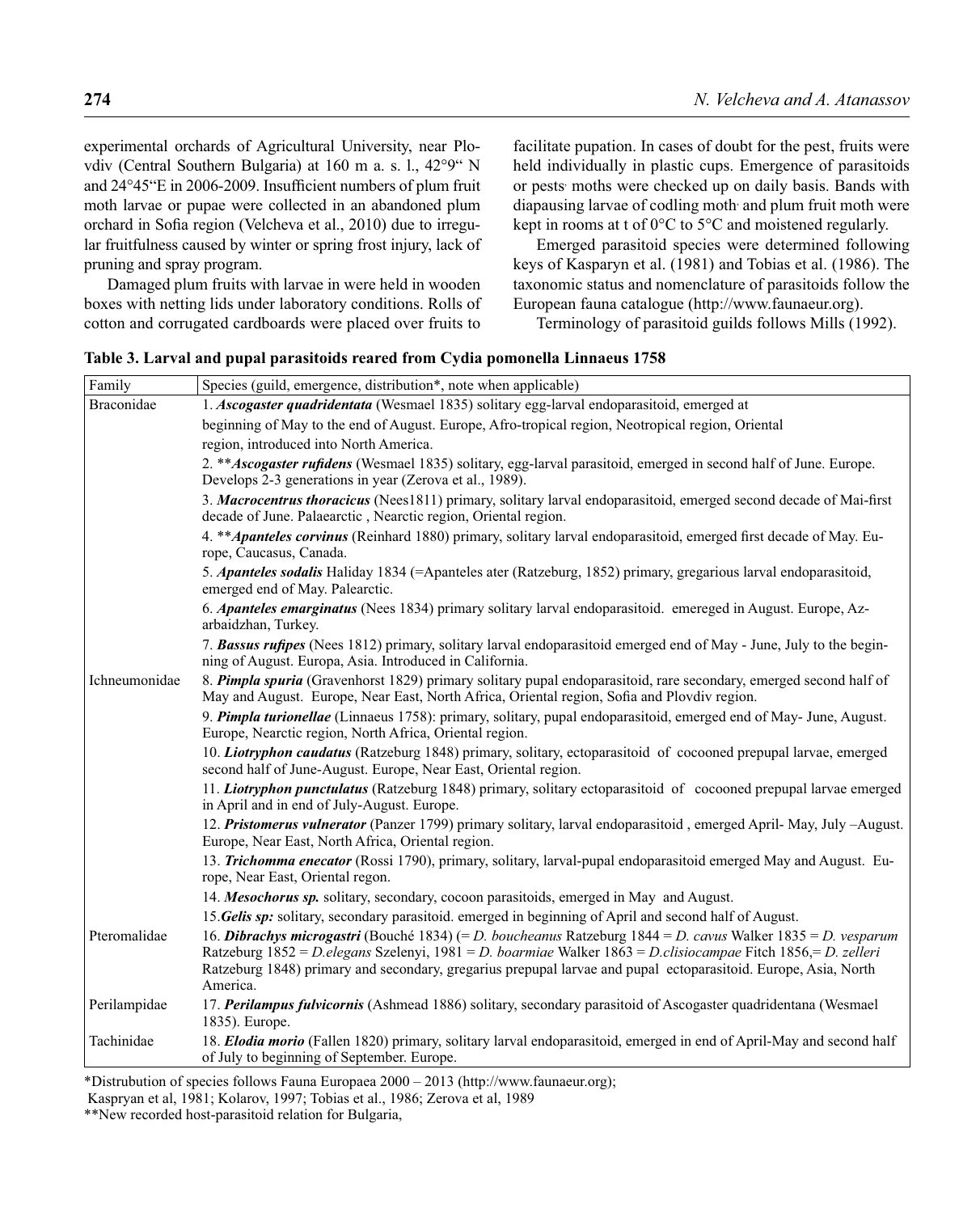### **Results and Discussion**

#### *Cydia pomonella (Linnaeus 1758)*

Totally, 18 parasitoid species were reared from larvae and pupae of codling moth belonging systematically to 5 families (Table 3). The amount of Ichneumonidae and Braconidae species were close in numbers. Eight reared species (5 primary and 3 secondary) belonged to 5 subfamilies of Ichneumonidae and seven species to 4 subfamilies of Braconidae (Table 3). Host-parasitoid relations between codling moth and braconid wasps *Ascogaster rufidens* (Wesmael 1835) and *Apanteles corvinus* (Reinhard 1880) are new records for Bulgaria. *Ascogaster quadridentata* (Wesmael, 1835) (Braconidae, Cheloninae) and *Pristomerus vulnerator* (Panzer, 1799) (Ichneumonnidae, Cremastinae), were predominant species during the years of investigation.

In this study, primary solitary larval endoparasitoids prevailed in the recorded parasitoid complex of codling moth (Figure 1). Similar results were observed in our previous study on parasitoid assemblages of ectophagous Lepidoptera in abandoned apple orchard situated in Sofia region (Velcheva and Atanassov, in print).



primary solitary larval endoparasitoids primary solitary larval endoparasitoids

primary solitary pupal endoparasitoids primary solitary pupal endoparasitoids

primary solitary ectoparasitoids of cocooned prepupal larvae primary solitary ectoparasitoids of cocooned prepupal larvae

solitary secondary parasitoids solitary secondary parasitoids

primary and secondary gregarius prepupal larvae and pupal ectoparasitoid primary and secondary gregarius prepupal larvae and pupal ectoparasitoid

### **Figure 1. Structure of parasitoid guilds of** *Cydia pomonella*

Rate of parasitism of diapausing larvae of codling moth ranged in low values, 0.74% - 3.7%. One only exception was observed in 2008 when fruitfulness was extremely low and we hardly found three only trees to bind bands on trunks in an abandoned apple orchard near the city of Sofia. Then, the mean number of larvae was 6 per band and the rate of parasitism reached 33. 3%

### *Grapholita funebrana (Treitschke 1835)*

Seven parasitoid species were reared from larvae and pupae of *G. funebrana* with very high prevailing of species belonging to family Ichneumonidae (Table 4). *G. funebrana* is a new host for *Pimpla spuria* (Gravenhorst, 1829), *Pimpla turionellae* (Linnaeus, 1758), *Liotryphon caudatus* (Ratzeburg, 1848) *Pristomerus vulnerator* (Panzer 1799) and *Diadegma armillata*  (Gravenhorst, 1829) in Bulgaria. Similarly to the rates of codling moth parasitoid guilds, primary solitary larval endoparasitoids of plum fruit moth were the most numerous (Figure 2).



egg-larval solitary endoparasitoid primary solitary larval endoparasitoid solitary ectoparasitoid of cocooned prepupal larvae primary solitary pupal endoparasitoid

### **Figure 2. Structure of parasitoid guilds of** *Grapholita funebrana*

The cosmopolitan braconid *Ascogaster quadridentata* (Wesmael 1835), reared from larvae of plum fruit moth collected from the both observed regions, was the most abundant species. Similar statements were concluded by Tosheva (1960) in Bulgaria, Bovey (1966) in France, Saparmamedova (1988, 1988a,) in Turkmenistan, and Batinica and Muratovich (1972) in former Yugoslavia. *Ephialtes* new sp., *Angitia* (*Dioctes*) *exareolata* (*=Enytus exareolatus* Ratzeburg, 1852), *Liotryphon punctulatus* (Ratzeburg, 1848) (*=Ephyaltes extensor* Taschb.), and *Apanteles laspeyresiellus* (Papp, 1972) previously reported by Tosheva (1960), Atanasov (1986), and Balewski (2009) (Table 2) have not been reared from plum fruit moth in this study.

Rate of parasitism of diapausing larvae of plum fruit moth was low and ranged from 0.0 to 4.9%.

First generation larvae collected and reared in damaged fruits demonstrated the highest rate of parasitism ranged within 5.7 and 7.6%.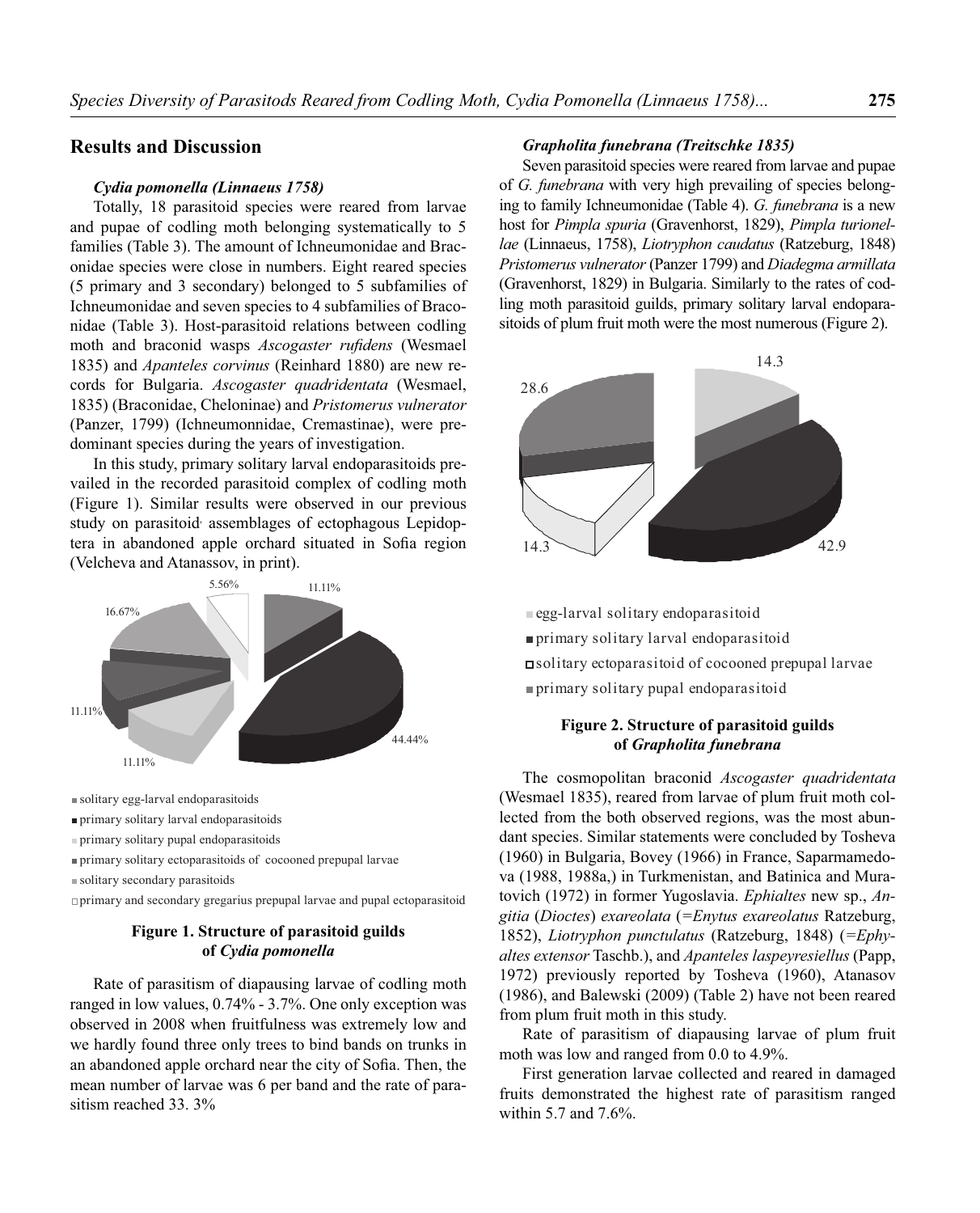### **Table 4**

#### **Larval and pupal parasitods reared from** *Grapholita funebrana* **(Treitschke 1835)**

| Family               | Species (guild, emergence, distribution <sup>*</sup> , note when applicable)                                                                                                                                                                                                                                                                           |
|----------------------|--------------------------------------------------------------------------------------------------------------------------------------------------------------------------------------------------------------------------------------------------------------------------------------------------------------------------------------------------------|
| Braconidae           | 1. Ascogaster quadridentata (Wesmael 1835) egg-larval solitary endoparasitoid emerged at beginning of May to the<br>end of August. Places of collections- organic orchard of AU Plovdiv, abandoned plum orchard and untreated plum<br>trees near Sofia. Europe, Afro-tropical region, Neotropical region Oriental region introduced into North America |
| <b>Ichneumonidae</b> | **2. Pimpla spuria (Gravenhorst 1829) primary, solitary, pupal, endoparasitoid emerged in May-August, of treated<br>plum orchard of AU Plovdiv. Europe, North Africa, Oriental region.                                                                                                                                                                 |
|                      | **3. <b>Pimpla turionellae</b> (Linnaeus 1758) primary, solitary, pupal endoparasitoid abandoned plum orchard Pancha-<br>revo, Sofia region, emerged end of May - June. Europe, Nearctic region, North Africa, Oriental region.                                                                                                                        |
|                      | **4. Liotryphon caudatus (Ratzeburg 1848) solitary ectoparasitoid of cocooned prepupal larvae, Plovdiv, treated<br>plum orchard, emerged 3.05. 2009. Europe, Near East, Oriental region.                                                                                                                                                               |
|                      | ** 5. Pristomerus vulnerator (Panzer 1799) primary solitary, larval endoparasitoid abandoned plum orchard Sofia<br>region, emerged April- May, July - August. Europe, Near East, North Africa, Oriental region.                                                                                                                                        |
|                      | **6. Diadegma armillata (Gravenhorst 1829), primary, solitary larval endoparasitoid, emerged end of May (23.05.<br>2009), Plovdiv treated orchard. Palearctic, Australia, Near East, Oriental region.                                                                                                                                                  |
|                      | 7. Lissonota (Lissonota) carbonaria (Holmgren 1860) primary solitary larval endoparasitoid, emerged in August.<br>Europe, Azerbaijan, Turkey and China (Kolarov, 2008)                                                                                                                                                                                 |

\*Distrubution of species follows Fauna Europaea 2000 – 2013 (http://www.faunaeur.org);

Kaspryan et al, 1981; Kolarov, 1997; Tobias et al., 1986; Zerova et al, 1989

\*\*New recorded host-parasitoid relation for Bulgaria,

# **Conclusions**

Eighteen parasitoid species were reared from larvae and pupae of codling moth, *Cydia pomonella* (Linnaeus,1758) and seven parasitoid species from larvae and pupae of plum fruit moth, *Grapholita funebrana* (Treitschke, 1835) belonging to 5 and 2 families, respectively.

Two new codling moth-parasitoid relations and 5 new plum fruit moth-parasitoid relations were recorded for Bulgarian fauna in this study.

Dominants parasitoids reared from *Cydia pomonella* (Linnaeus, 1758) were *Ascogaster quadridentata* (Wesmael, 1835) and *Pristomerus vulnerator* (Panzer 1799) and the same braconid wasp prevailed in parasitoid larval and pupal complex of *Grapholita funebrana* (Treitschke, 1835)

Rate of parasitism ranged from 0.7% to 3.7%, and 0.0% to 4.9% of diapausing larvae of codling moth and plum fruit moth, respectively. Most likely, those are not entirely correct values of parasitism due to very high mortality of the pest larvae we observed during the overwintering caused by low temperatures, fungi, granolosus viruses, bacteria, microsporidia and other entomopathogens.

The highest percentage of parasitism was recorded of the first generation of plum fruit moth and of the codling moth in an event of very low fruitlessness of apple trees.

We suggested that the list of parasitoids infesting larvae and pupae of codling moth and plum fruit moth in Bulgaria is not completed yet. Studies have to be extended in the main fruit growing regions to clarify parasitoid role as a mortality factor in various ecological conditions.

#### *Acknowledgements*

The authors are grateful to Prof. Zdravko Hubenov, Institute of Biodiversity and Ecosystem Research, Sofia, Bulgaria for identification of *Elodia morio* (Fallen, 1820) (Diptera, Tachinidae).

### **References**

- **Aitken, A. D**., 1963. A key to the larvae of some species of Phycitinae (Lepidoptera, Pyralidae) associated with stored products, and of some related species. *Bulletin of Entomological Research*, **54** (2): 175–188.
- **Atanassov, A. Z**., 1978. Les parasites de *Carpocapsa pomonella* L. en Bulgarie et leur role dans la regulation de la densité des population, Colloque Franco Bulgare, Bordeaux, pp. 55–64.
- **Atanasov, A. Z.**, 1981. A contribution to the studies of insects of family Ichneumonidae (Hymenoptera) in Bulgaria. *Acta Zool. Bulgarica*, **18**: 87–89.
- **Atanassov, A. Z.,** 1986. An annotated list of the parasites (Ichneumonidae, Hymenoptera) on the pests in Bulgaria. *Bull. IOBC, East Paleartic Section*, **14**: 7–19.
- **Atanasov, A. and N. Slavov**, 1978. Les parasites de *Carpocapsa pomonella* L en Bulgarie et leur role dans regulation de la densité des populations. Lutte integer vignoble et en verger. Colloque Franco-Bulgarre, 26-28 Septembre, 1978, Sofia, pp. 55–64.